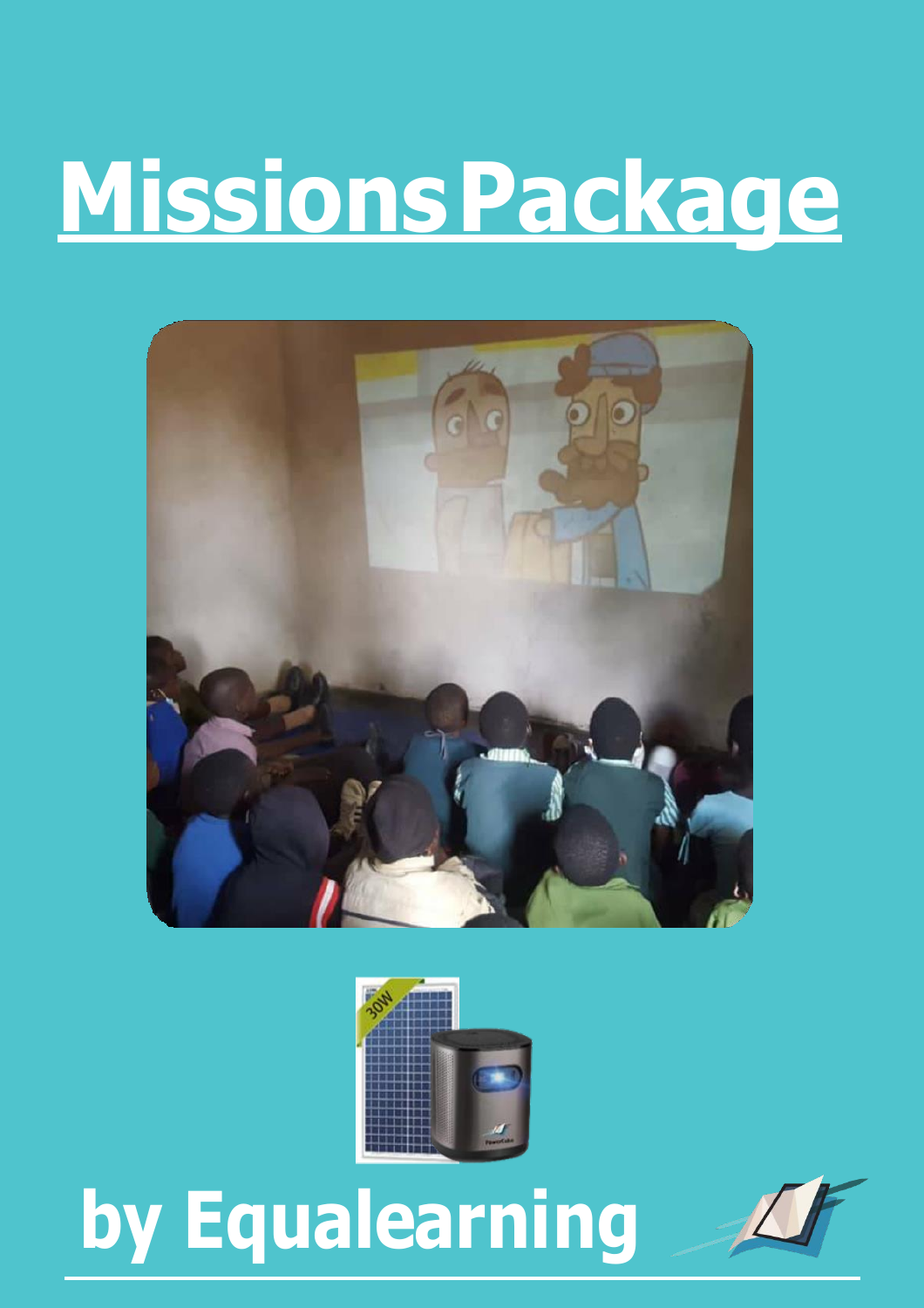

#### **MOBILE TECHNOLOGY THAT CREATES SUSTAINABLE AND INFLUENTIAL EVANGELISM**

Each year, about 264 million children and teenagers around the world do not have the opportunity to go to school or complete their studies. In various countries worldwide, missionaries venture to establish churches and peace-keeping missions to teach about Christ, first aid, hygiene, and other important information people need to live healthy lives.

While many missionaries live permanently in their regions of ministry, oftentimes they are only able to stay in country for several months.

How can we ensure that the Gospel and other key lessons remain in these areas when the missionary must leave?

Equalearning has the solution. By combining our patented EQL technology with smart projectors, we can help missions plant churches and schools anywhere in the world. Equalearning's Missions Package can help missions to deliver high quality content anywhere in the world, and plant churches and schools that will remain even if the missionary team cannot.







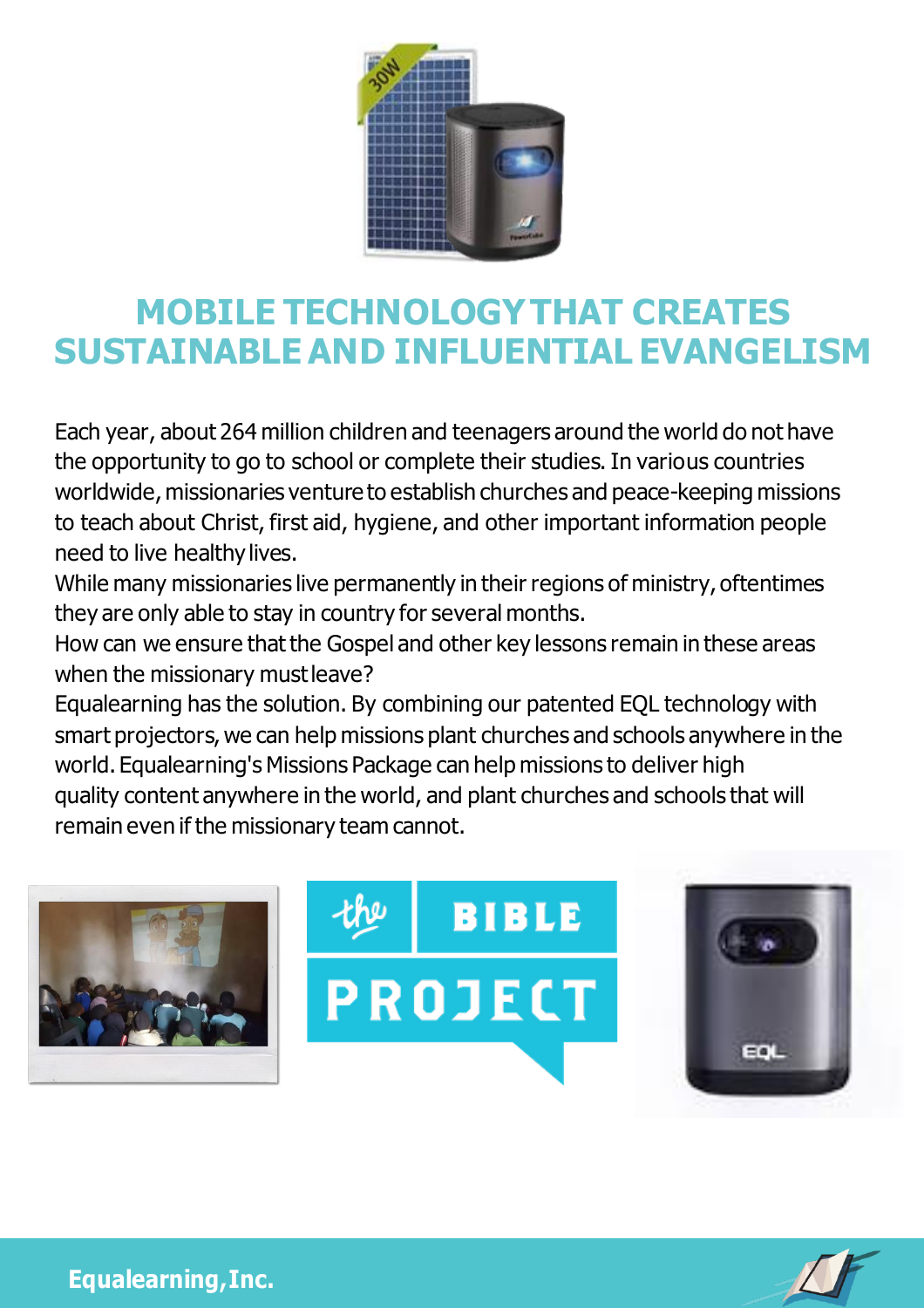

### **EDUCATION IN A BOX**

Equalearning's patented "online to offline" software technologies can connect educational content from the cloud to virtually any device in existence. More importantly, it allows users to access online-quality content in locations with unstable or no internetconnectivity.

Equalearning can bring any educational content to any place, completelyoffline!

## **Rural Education / Mission EQL Portable School**

Equalearning's missionpackage is a portable school that comes in the form of a solar-powered smart projector with patented encryption software that is impossible to hack. Equalearning helps missions to provide an entire school that is mobile ready for any location in the world, unrestricted by the need of electricity or the internet.

And it's incredibly simple to operate!



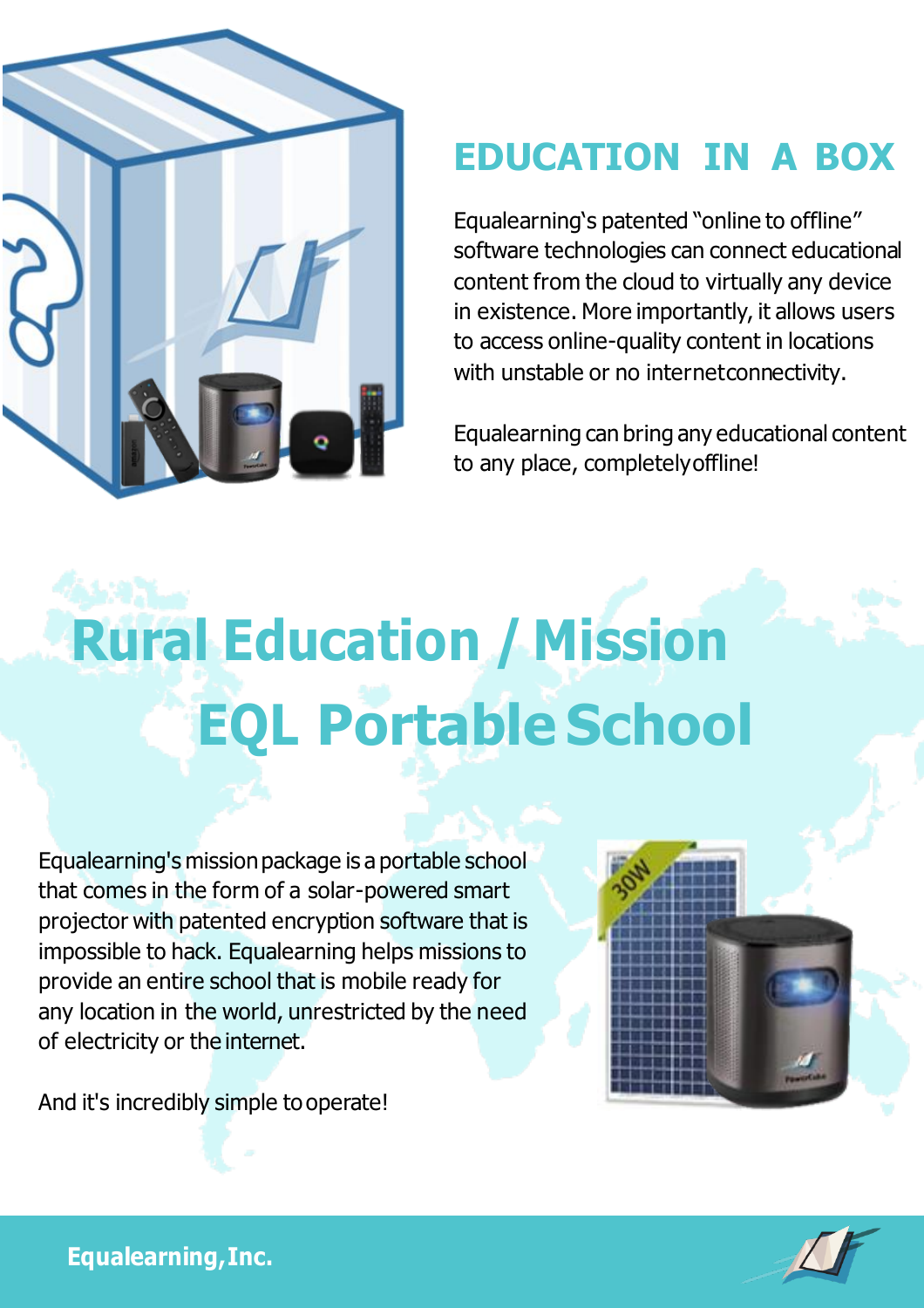#### **MISSIONS PACKAGE CONTENT**

Without good content, the best projector itself is just a big flashlight. Equalearning provides shared missions content, such as continuing to cooperate with the Bible Project and other institutions to provide the best content for missionaries. Equalearning will continue to put multilingual animations and videos of the Bible Project and other institutions into our Missions Package via SD card. Any missionary can do real-time missions at any time and any place by plugging into the smart projector. Right now, our partner, Iris Global, Zimbabwe's missionaries have begun to teach local children with the animation of the Bible Project.

Our Missions Package brings all forms of multimedia anywhere, anytime, for anyone to enjoy.

And our Missions Package is not restricted to the Gospel alone. Users are able to upload any material to bring education to the unreached.

Already, we are working on putting together material for teaching English, hygiene, first aid, wellness therapy, and skills training to help people improve their lives by the Grace of Our Lord Jesus Christ.





Children in Uganda attend class using EQL's Missions Package. The room has no electricity or internet.



Students learning about hygiene and first aid in an adult class inZimbabwe, using Equalearning's MissionsPackage.

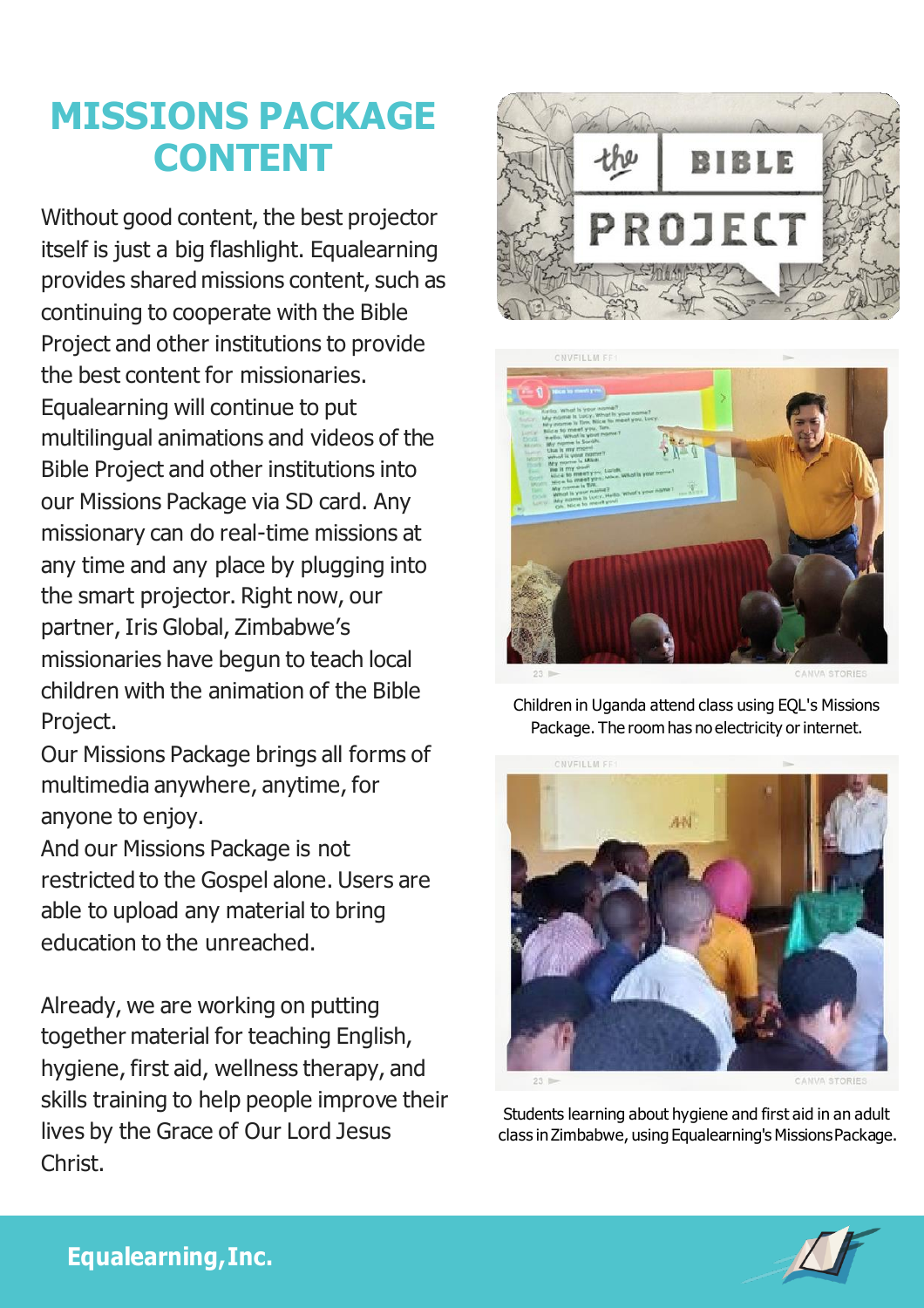#### **HOWITWORKS**

Our Missions Package is totally portable and has literally no restrictions. Using a smart projector with our embedded software, you simply turn on the projector in a low-lit area, select the Equalearning app, and you will find a log in screen.

Our Missions Package has multiple accounts. For example, we created an account and placed the gospel-related multimedia content(Bible, spiritual, health) in this account, and we placed it in another account for fundamentaleducation (language, skills) and other multimedia content.

We chose to do this as some of our missions are in areas sensitive to sharing about Jesus, and this protects the information which is already encrypted.





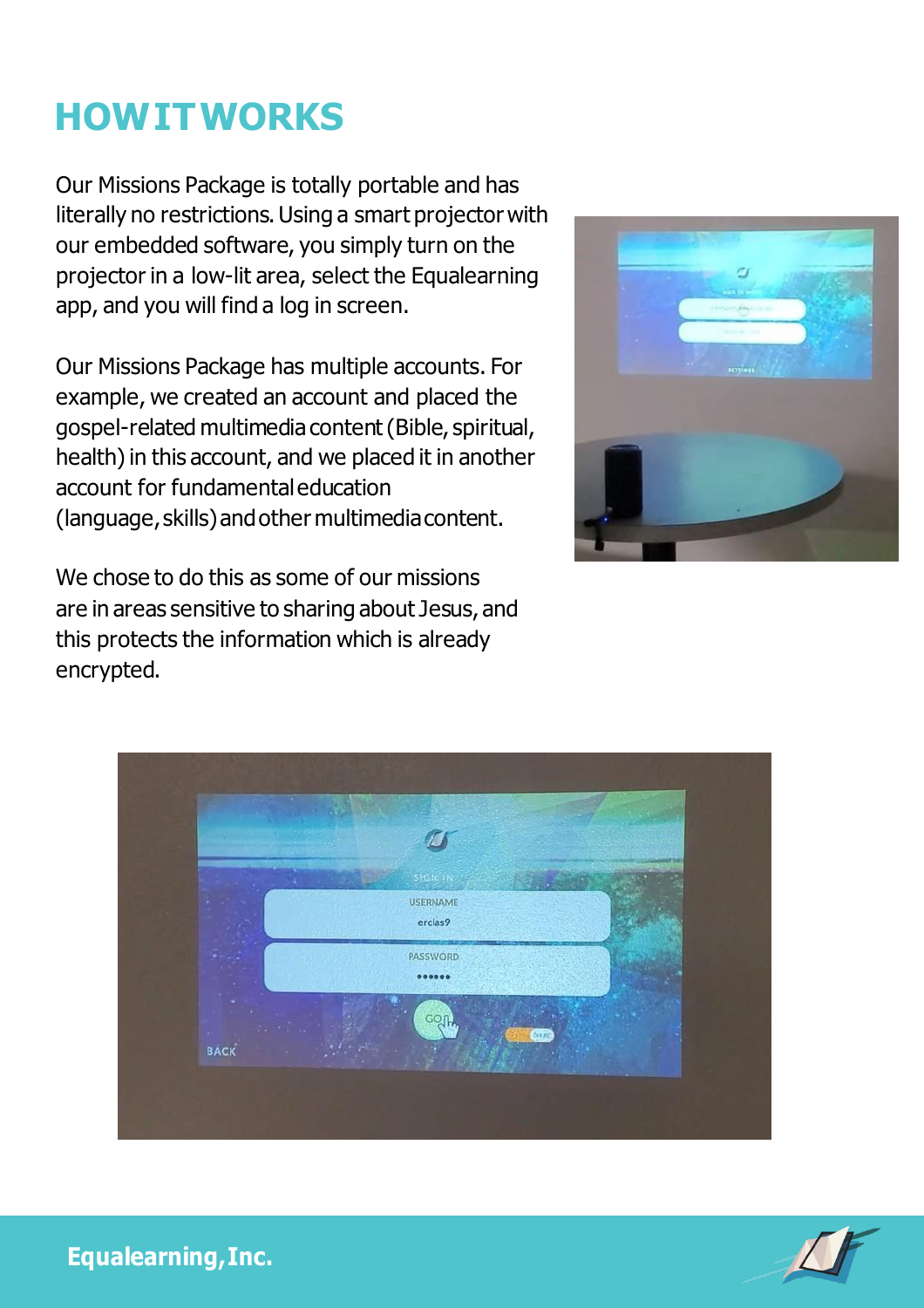#### **HOWITWORKS**

In addition to our free mission package content, churchesand organizations can also choose to create their own content on our cloud platform for their members to use. The creation of content on the cloud platform is very easy. We provide various tools to help the administrators of churches and institutions to quickly create and link to other network resources. The average course creation takes only 5 minutes and does not require the help from technical people.



The type of material you upload and place in each account is entirely up to you as the admin and/or user. Our missions package comes pre-loadedwith videos and custom lessons from The Bible Project, as well as text books for teaching English, Science, and some calming music videos for mission participants to enjoy.



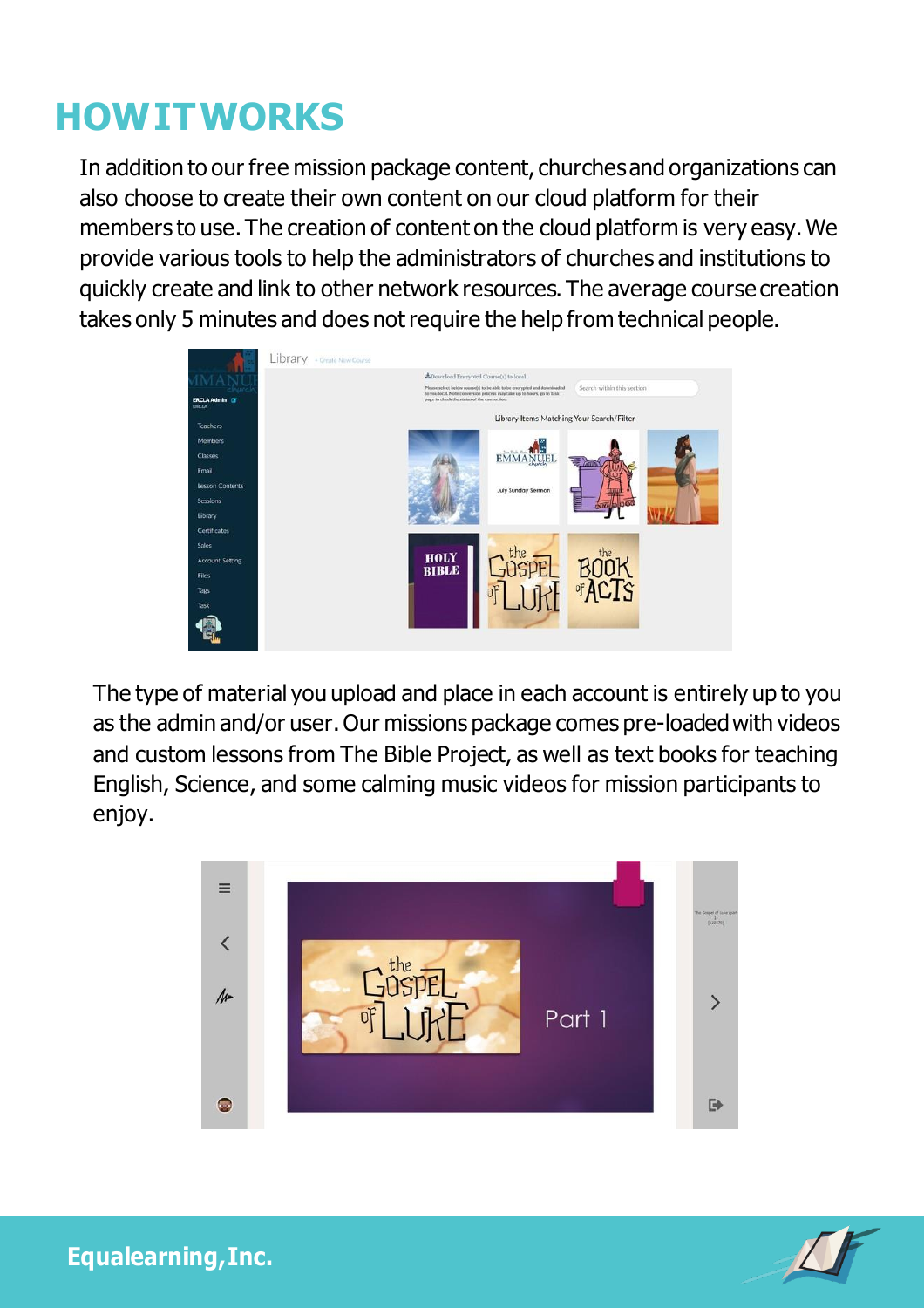#### **HOWITWORKS**

In addition to the entire video series, the Bible courses we provide in the Missions Package includes some series, such as "Luke and Acts", etc., placed in the form of courses, adding many interactive lessons to increase participation. As for the courses you create, you can choose to include textbooks, documents, videos, audio files, or any other types of materials, all of which can be viewed for free or played as a course.



The Mission Package comes preloaded with some material, but you can add as much as you like. It will always be encrypted but easy to access.

No matter what you plan to teach, whether it is Sunday School lessons on the Bible, or University courses that earn degrees, it can be safely and easily done using Equalearning's MissionsPackage.